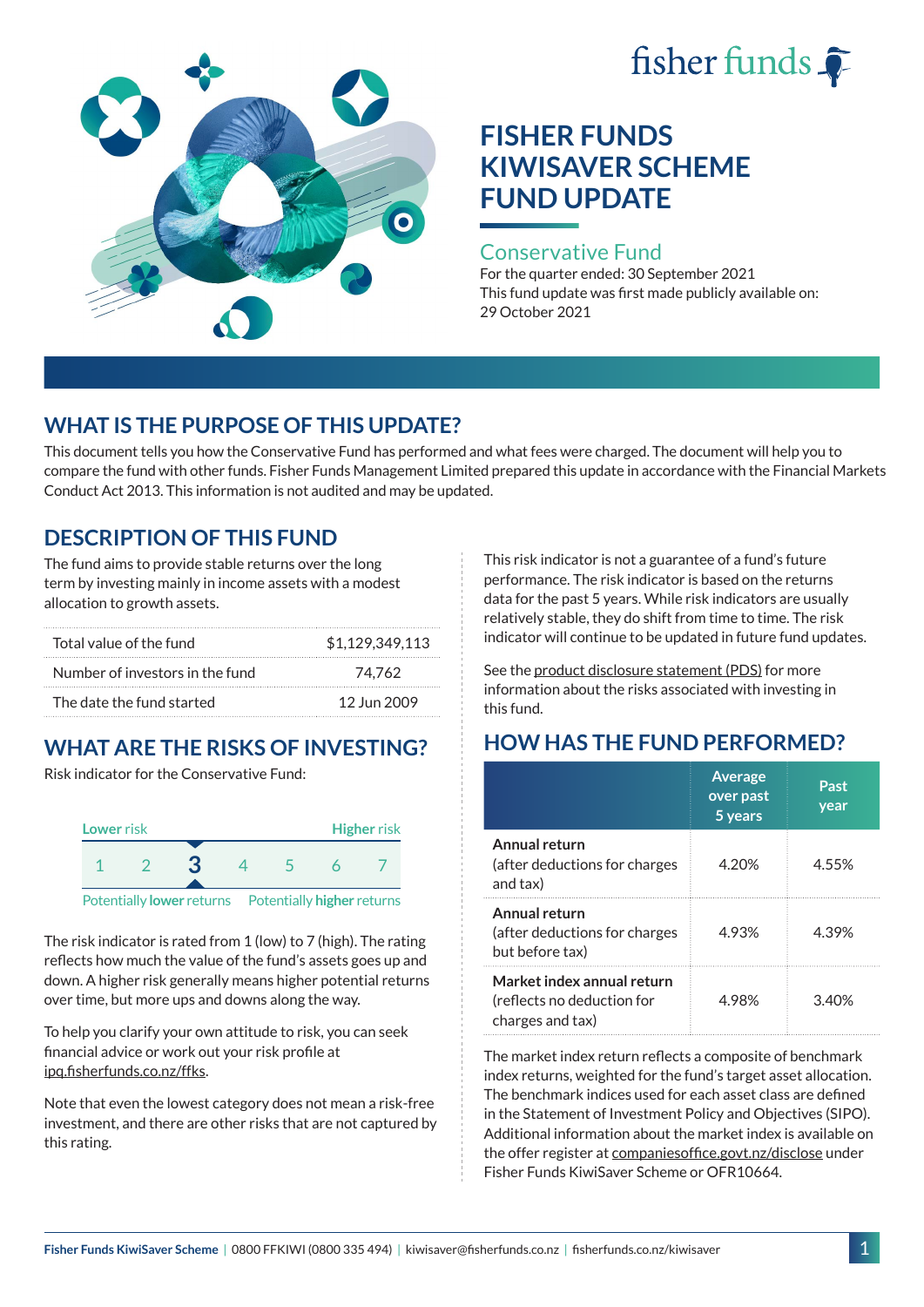## **ANNUAL RETURN GRAPH**



This shows the return after fund charges and tax for the last 10 years ending 31 March. The last bar shows the average annual return for the last 10 years, up to 30 September 2021.

**Important:** This does not tell you how the fund will perform in the future.

Returns in this update are after tax at the highest prescribed investor rate (PIR) of tax for an individual New Zealand resident. Your tax may be lower. The market index return reflects no deduction for charges and tax.

#### **WHAT FEES ARE INVESTORS CHARGED?**

| Annual return                                         | 8.00%<br>6.00%<br>4.00%<br>2.00% | 6.94%<br>2.54%                      | 8.8<br>6.77% | 5.30%<br>4.59%                                                                                                                      | .03%                   | 5.08%<br>3.32% |
|-------------------------------------------------------|----------------------------------|-------------------------------------|--------------|-------------------------------------------------------------------------------------------------------------------------------------|------------------------|----------------|
|                                                       | 0.00%                            |                                     |              |                                                                                                                                     |                        |                |
|                                                       |                                  | 2012                                | 2013         | 2014                                                                                                                                | 2015                   | 2016           |
|                                                       |                                  |                                     |              | This shows the return after fund charges and tax for the last 10<br>return for the last 10 years, up to 30 September 2021.          |                        |                |
|                                                       |                                  |                                     |              | Important: This does not tell you how the fund will perform in t                                                                    |                        |                |
|                                                       |                                  |                                     |              | Returns in this update are after tax at the highest prescribed in<br>tax may be lower. The market index return reflects no deductio |                        |                |
| <b>CHARGED?</b>                                       |                                  |                                     |              | <b>WHAT FEES ARE INVESTORS</b>                                                                                                      |                        |                |
|                                                       |                                  |                                     |              | Investors in the Conservative Fund are charged fund charges<br>that include GST. In the year to 31 March 2021 these were:           |                        |                |
|                                                       |                                  |                                     |              |                                                                                                                                     | % of net asset value   |                |
|                                                       | <b>Total fund charges</b>        |                                     |              |                                                                                                                                     | 0.93%                  |                |
|                                                       | Which are made up of:            |                                     |              |                                                                                                                                     |                        |                |
| <b>Total management and</b><br>administration charges |                                  |                                     | 0.93%        |                                                                                                                                     |                        |                |
| Including:                                            |                                  |                                     |              |                                                                                                                                     |                        |                |
|                                                       | Manager's basic fee              |                                     |              | 0.85%                                                                                                                               |                        |                |
| Other management and<br>administration charges        |                                  | 0.08%                               |              |                                                                                                                                     |                        |                |
|                                                       |                                  | Total performance-based fees        |              |                                                                                                                                     | 0.00%                  |                |
|                                                       | Other charges:                   |                                     |              |                                                                                                                                     | \$ amount per investor |                |
| Annual account fee                                    |                                  |                                     | $$23.40*$    |                                                                                                                                     |                        |                |
| 2021.                                                 |                                  |                                     |              | * The account fee reduced from \$1.95 per month (\$23.40 per<br>annum) to \$1.50 per month (\$18 per annum) on 1 September          |                        |                |
|                                                       |                                  | your investment over the long term. |              | Small differences in fees and charges can have a big impact on                                                                      |                        |                |

#### **EXAMPLE OF HOW THIS APPLIES TO AN INVESTOR**

Sarah had \$10,000 in the fund at the start of the year and did not make any further contributions. At the end of the year, Sarah received a return after fund charges were deducted of \$455 (that is 4.55% of her initial \$10,000). Sarah also paid \$23.40 in other charges. This gives Sarah a total return after tax of \$431.60 for the year.

#### **WHAT DOES THE FUND INVEST IN? Actual investment mix**

This shows the types of assets that the fund invests in.



\* Other – refers to an investment in a portfolio of listed property and listed infrastructure assets.

#### **Target investment mix**

This shows the mix of assets that the fund generally intends to invest in.



\* Other – refers to an investment in a portfolio of listed property and listed infrastructure assets.